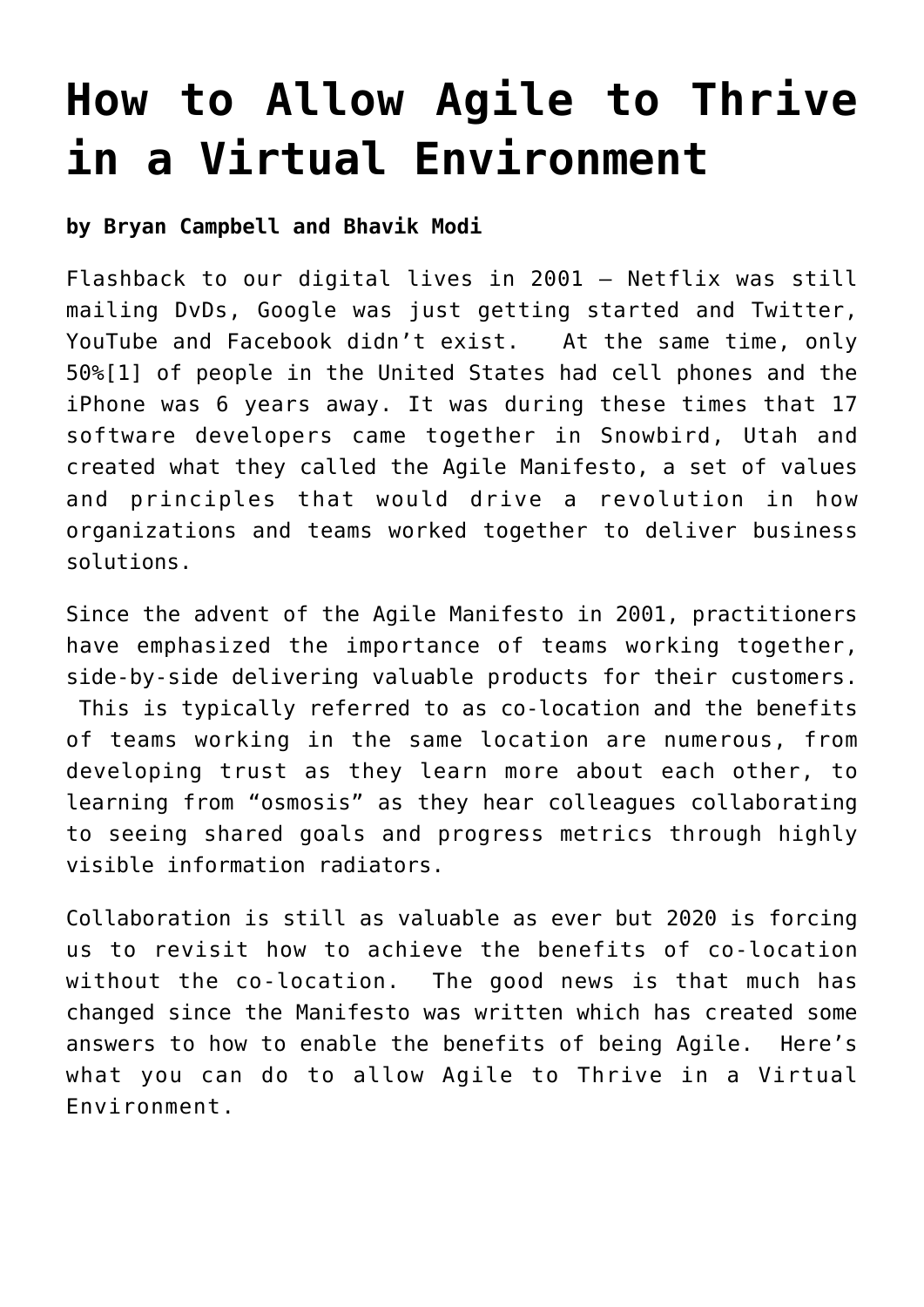### **How to Enable Virtual Co-Located Teams**

The first value of the Agile Manifesto states "Individuals and Interactions over Processes and Tools", however, remote Agile teams are going to need effective technology or tools to emulate a co-located experience. Fortunately, technology and accessibility have improved significantly since the Agile Manifesto was developed and a number of options available today are free or low cost. As a leader, it is important to check to ensure that your team has access to core enabling tools to facilitate work management, brainstorming and ideation.

It's likely your team interactions in a virtual environment are going to need some enhancements particularly during this extended time of remote work. Here are some areas that you should focus on and some starting technologies to consider:

| <b>Team Enablement</b><br>Area                                                                                                                                  | <b>Intent</b>                                                                                                                                                                                                                                                                                                                                                                                                                                                                                                                                                                                                          | <b>Technology Options</b>                                                         |
|-----------------------------------------------------------------------------------------------------------------------------------------------------------------|------------------------------------------------------------------------------------------------------------------------------------------------------------------------------------------------------------------------------------------------------------------------------------------------------------------------------------------------------------------------------------------------------------------------------------------------------------------------------------------------------------------------------------------------------------------------------------------------------------------------|-----------------------------------------------------------------------------------|
| <b>Planning</b><br><b>Tools allow for better</b><br>communication, visibility and<br><b>progress</b>                                                            | Agile emphasizes bringing the entire team together to understand and<br>estimate the work that needs to be completed. This includes standard<br>work management products like Jira, Rally and AzureDevOps (ADO)<br>but also includes considering ideation tools like Mural, Conceptboard<br>and Stormboard.                                                                                                                                                                                                                                                                                                            | Conceptboard,<br><b>Stormboard</b><br><b>Mural</b><br>Jira<br>Rally<br><b>ADO</b> |
| <b>Daily Stand-ups and</b><br><b>Team Communication</b><br><b>Tools promote asynchronous</b><br>collaboration and ad-hoc<br><b>interaction</b>                  | Ensuring the team is actively communicating and collaborating is the<br>cornerstone of a high performing Agile team. Remember one<br>significant shift for many teams will be adjusting to more<br>"asynchronous" communication so look for tools that keep a record<br>for those that weren't able to actively participate.                                                                                                                                                                                                                                                                                           | <b>Discord</b><br>Slack<br><b>Notion</b><br>Getfeedback                           |
| <b>Reviews and Demos</b><br><b>Tools showcase working</b><br>products - allowing customers<br>to "see" the solution and<br>experience it to provide<br>feedback | It's important to step beyond basic phone calls to create a robust co-<br>located experience. Video enabled conferencing solutions helps<br>teams see one another as they collaborate which is an important<br>dimension of human connection. However, don't forget to give teams<br>permission to take a break from their video use. Some studies have<br>shown that using Zoom for extended periods contributes to fatigue,<br>the intense focus on words and sustained eve contact is exhausting<br>not to mention seeing your own video heightens awareness of our<br>facial expressions which is mentally taxing. | Zoom<br>WebEx<br><b>Skype</b><br><b>BlueJeans</b>                                 |
| <b>Retrospectives</b><br>Tools encourage a safe<br>environment to reflect, learn<br>and improve                                                                 | Teams should be actively considering what's working for them and<br>what do they want to improve. This will be particularly important as<br>they adapt to working remotely.                                                                                                                                                                                                                                                                                                                                                                                                                                            | <b>Retrium</b><br>Scatterspoke                                                    |

*Clickable Links at end of article*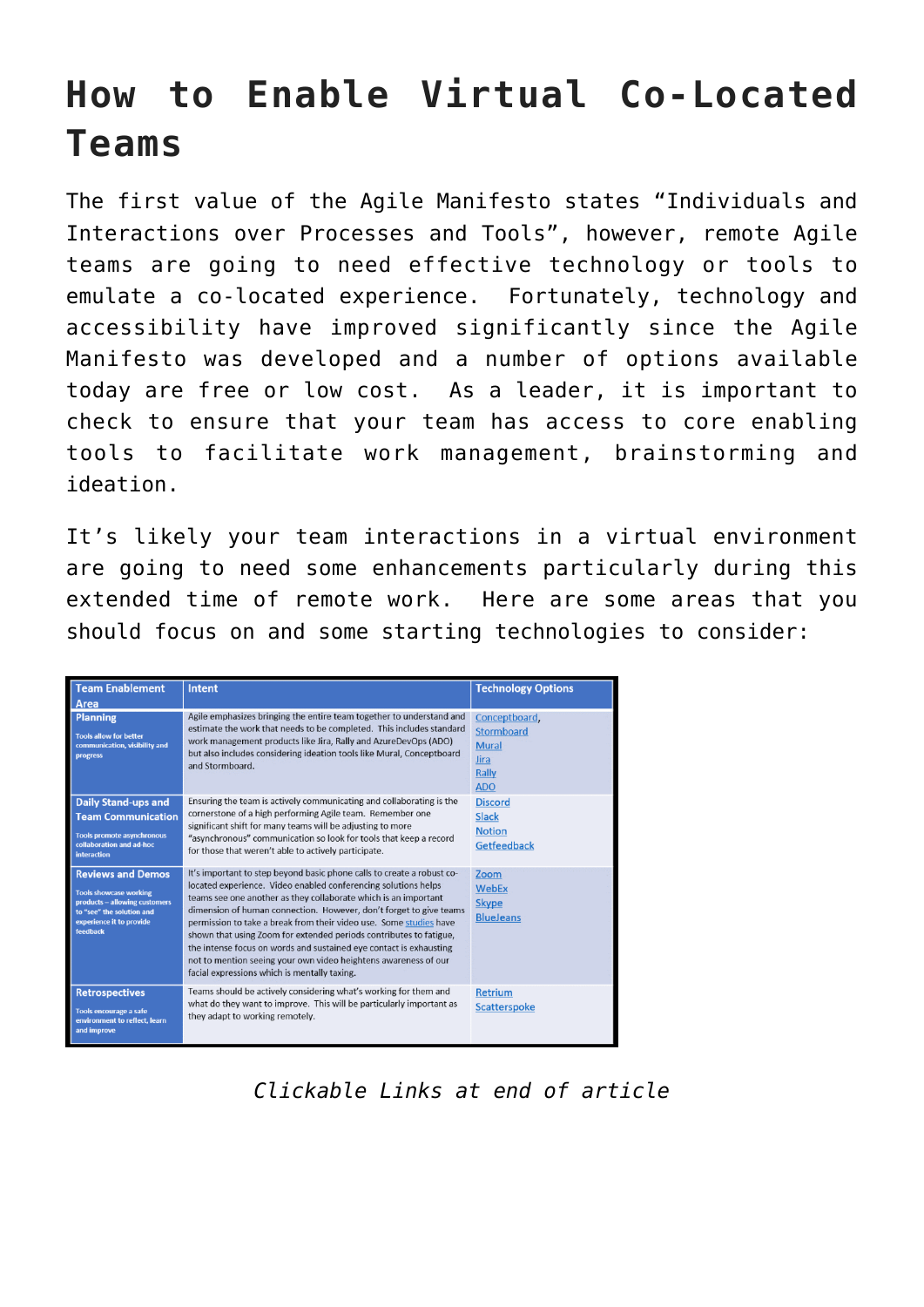## **Create Your Agile Working Agreements**

As teams shift to remote work, team members and companies will need to reconsider many of their working agreements. Team members will need to discuss how they want to engage using Zoom and other tools including what their expectations are in regards to responding to messages and video conferences. This might mean considering whether to invest in high speed internet, efficient and ergonomically appropriate work spaces and considering how to minimize distractions (including your chatty Macaw) from affecting your productivity. It might also be necessary to create some working agreements in your household on how to manage noise levels and interruptions and possibly some personal working agreements on stretching and the frequency of your visits to the pantry. Companies should reconsider how to their onsite gyms and offer memberships to Peloton or Steezy, instead of onsite cafeterias look to DoorDash or UberEats and start tracking the benefits to the environment of not having your employees driving to work.

### **Are We Having Fun Yet?**

Agile also emphasizes creating a work environment that included having fun as a way to keep teams engaged. Ice cream retrospectives, jigsaw puzzle areas and plushy talking sticks are signals that this is an Agile team, so how do you insert fun into a virtual team setting? Once again there are some interesting options that have emerged that teams can consider. Try using one of the [Jackbox.tv](http://www.jackboxgames.com) games that are easy to learn, team-oriented games accessible from phones, tablets and computers. Consider a virtual happy hour with the team and encourage everyone to share what they brought to the party. Another idea is a multi-player jigsaw game or maybe even create a Guild in an online game like [World of Warcraft](http://www.worldofwarcraft.com). You can even invite a llama to a team meeting through [Goat-to-](https://www.sweetfarm.org/goat-2-meeting)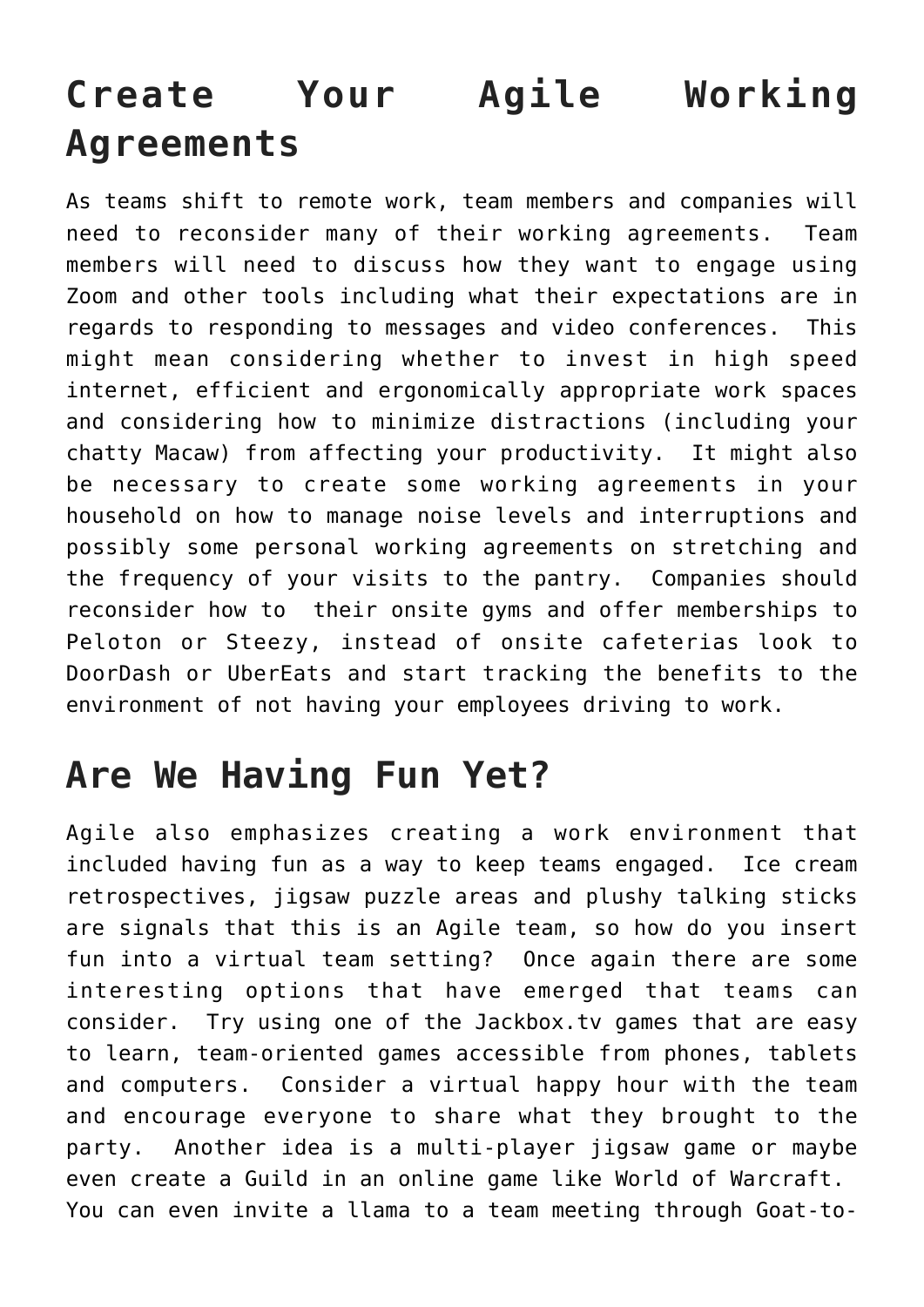[Meeting](https://www.sweetfarm.org/goat-2-meeting) and support a community farm. Encourage the team to offer their own ideas too.

#### **Three Moves You Can Make Tomorrow**

It's time to accept that Agile can and will work in a virtually distributed environment, so now you need to decide how to get the most out of it.

- 1. **Create Your Agile Technology Stack:** Start with engaging your team and check to see if they have all the tools necessary to work effectively remotely.
- 2. **Enable Your Team's Working Agreements**: Create Working agreements with the team on how to engage with these tools and expectations on when and how frequently they should be used. Also teams need to check how they are setup in their home both from a technology and an ergonomics perspective. Small investments in keyboards, chairs and lighting can have big returns in productivity for companies and ergonomics for people.
- 3. Lastly and most importantly **Don't Forget the Fun**!

#### **Sources:**

———————————————————–

#### <span id="page-3-0"></span>[\[1\]](#page-0-0)

[https://www.infoplease.com/science-health/cellphone-use/cell-p](https://www.infoplease.com/science-health/cellphone-use/cell-phone-subscribers-us-1985-2010) [hone-subscribers-us-1985-2010](https://www.infoplease.com/science-health/cellphone-use/cell-phone-subscribers-us-1985-2010) 

| <b>Team Enablement Area</b>   | <b>Technology Options</b> |  |
|-------------------------------|---------------------------|--|
|                               | Conceptboard              |  |
| Planning                      | Stormboard                |  |
| Tools allow for better        | Mural                     |  |
| communication, visibility and | Jira                      |  |
| progress                      | Rally                     |  |
|                               | AD <sub>0</sub>           |  |